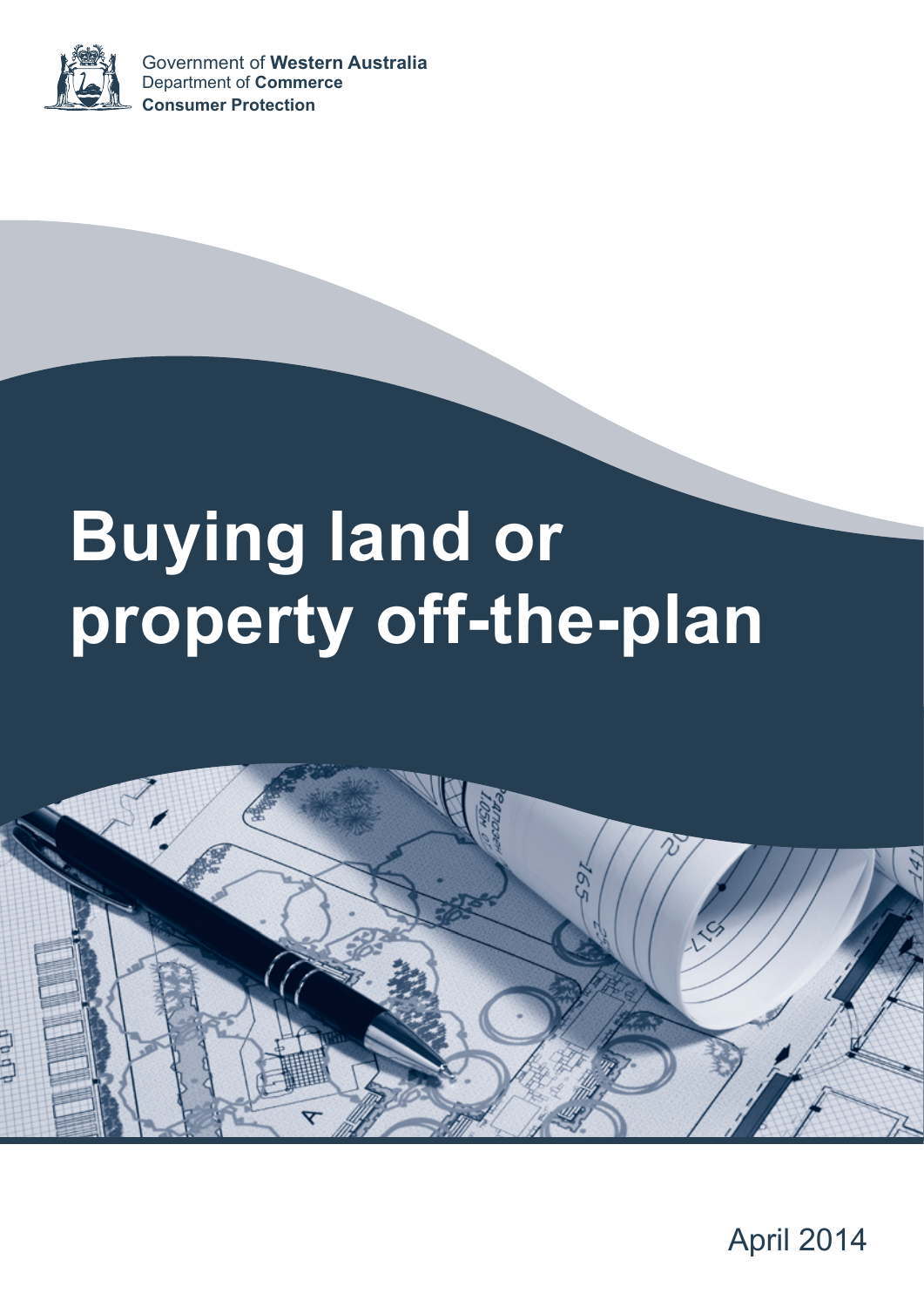## **BUYING LAND OR PROPERTY OFF-THE-PLAN**

**April 2014**

This brochure contains general information only and is not intended as a substitute for legal advice. If you have specific enquiries about the content of a contract, you should consider seeking independent legal advice. If you wish to lodge a complaint with the Department of Commerce in respect of any suspected improper conduct on the part of a developer or seller, please see the back page of this brochure for further information.

### **Introduction**

Buying "off-the-plan" can mean many things but generally involves signing a contract with a developer before the developer has obtained final approval to subdivide land that is being purchased or, in the case of a building, before building has commenced or been completed.

Off-the-plan sales referred to in this brochure include the sale of vacant land, house and land packages and strata properties (such as units, townhouses or high rise apartments) that are yet to be built or are under construction. Completion of a development can take a long time. A one to two year timeframe would not be unusual for an off-the-plan development.

Off-the-plan sales contracts are agreements where a developer promises to deliver a parcel of land, a house and land package or a strata property to a buyer at an agreed price at a future date, subject to the developer obtaining all necessary approvals in respect of the development from the relevant authorities and satisfying any conditions necessary to finalise the development. In the case of land subdivisions, for example, this would include the construction of roads, and connection to services such as power, water and sewerage.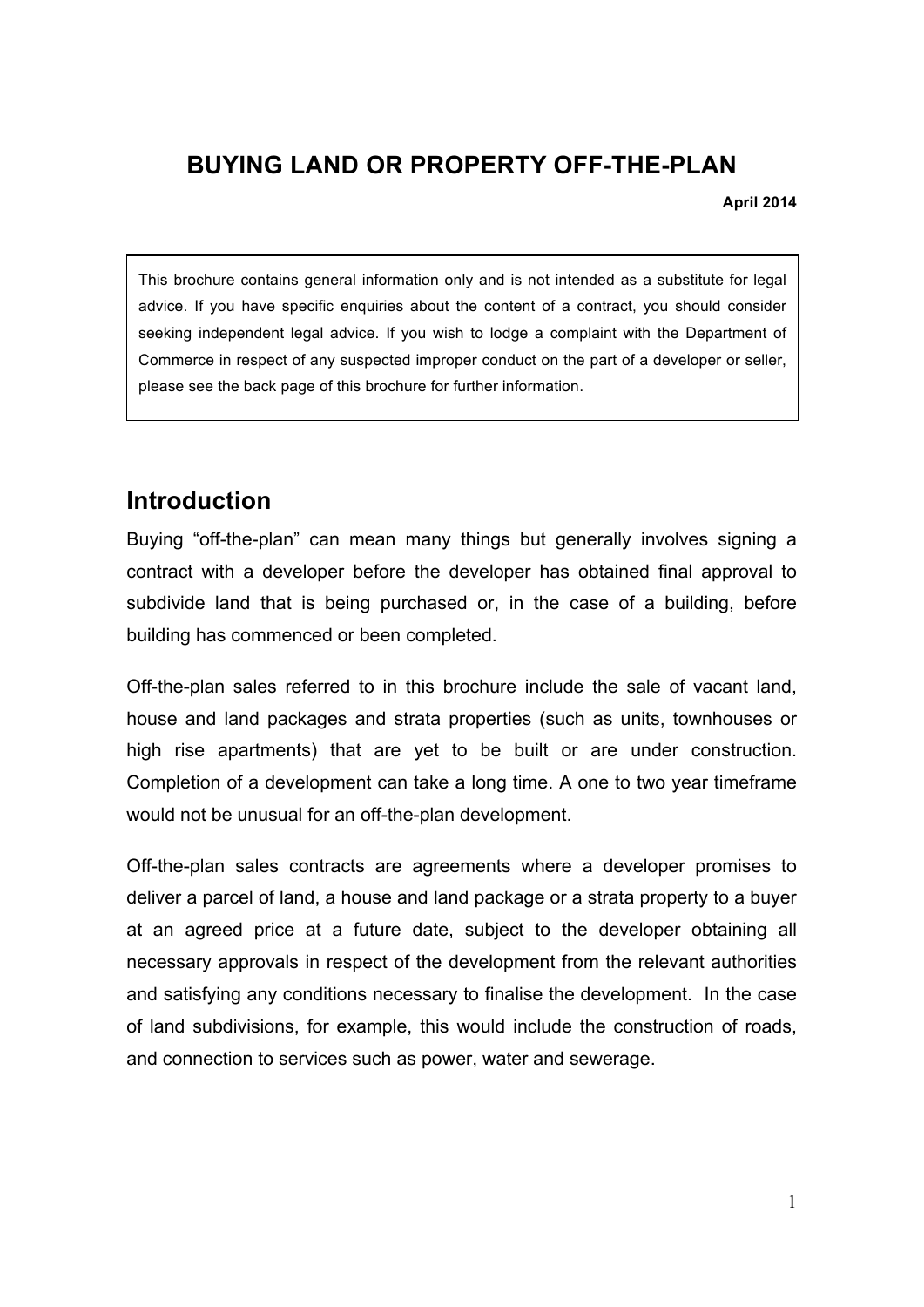In most cases, the buyer must pay the developer a deposit upon signing the contract, with the balance of the purchase price due at settlement. Some developers may accept a deposit bond or bank guarantee in lieu of a cash deposit. Special laws apply to secure deposit monies paid for proposed strata developments (see page 9).

The availability of newly developed land with Certificates of Title already issued depends on the strength of the property market. In very slow times a developer may hold some titled lots, however normally the industry will sell "off the plan" lots. Most mainstream developers will not sell land off-the-plan before they have received Western Australian Planning Commission (WAPC) "conditional approval" of the subdivision.

The WAPC grants conditional approval only after it has consulted on subdivision proposals with the relevant local government and affected public utilities, such as the Water Corporation and Western Power. Having regard to any comments it receives, conditional approval of the subdivision can be granted which then allows the developer to carry out all works necessary to satisfy those conditions.

Buying land off-the-plan that does not have conditional approval can expose the buyer to significant risk that the development will not proceed or will not proceed as initially proposed.

Final settlement of an off-the-plan sale can only occur after a Certificate of Title for a property has been issued by Landgate. Generally, a purchaser will have no control over the progress of a development once they have entered into a contract and there is always the risk of a development not proceeding as planned, or perhaps ever being finalised.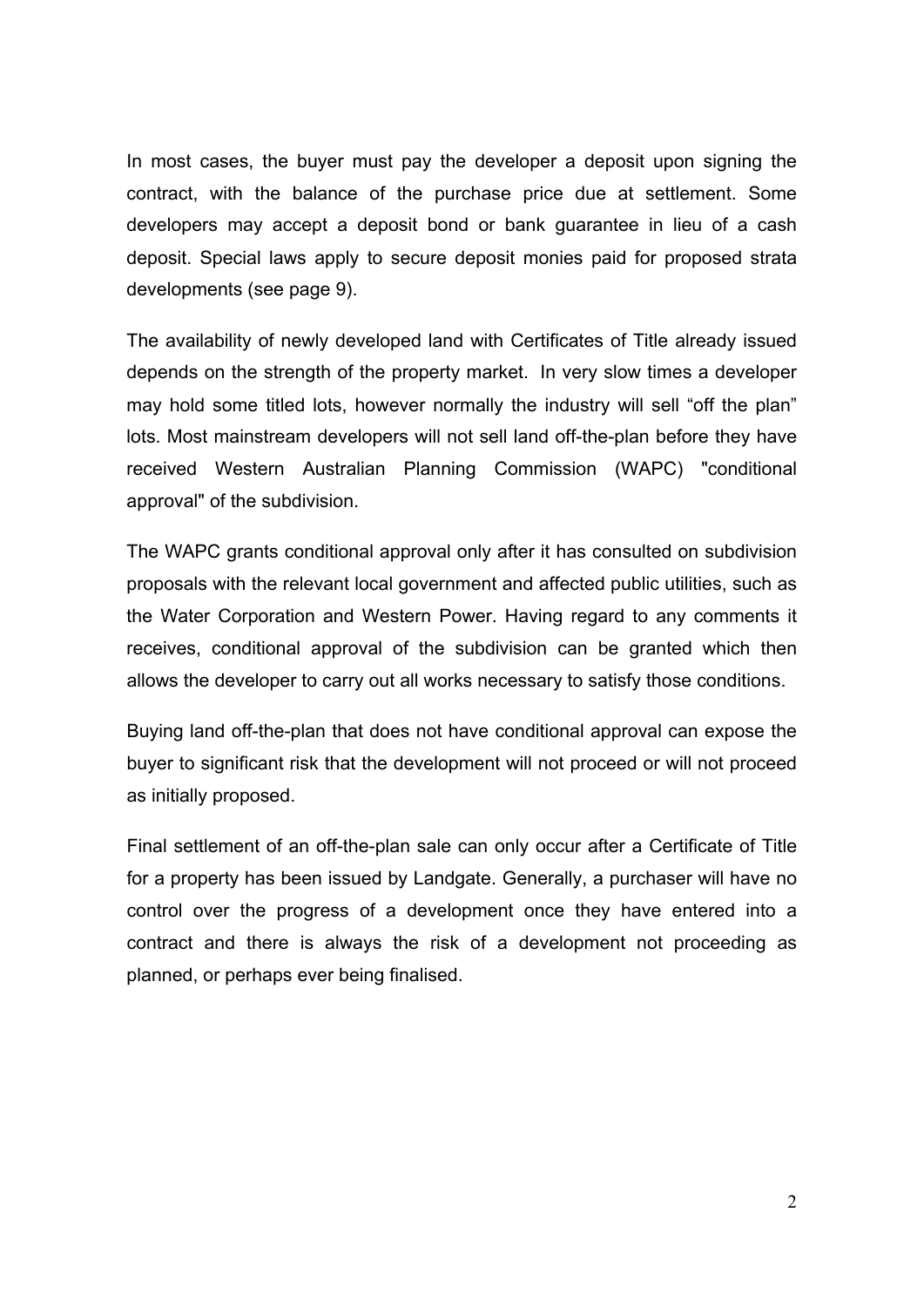## **Does the developer own the land or the strata lots?**

A recent decision of the WA Court of Appeal has made it clear that the *Sale of Land Act 1970 (WA)* prevents a developer from individually selling five or more lots in a subdivision or proposed subdivision, or two or more strata lots in a strata development or proposed development, unless they are the registered owner of the land or strata lots.

If a developer does sell lots of land or strata lots contrary to the requirements of the *Sale of Land Act 1970 (WA)*, then the sale is unenforceable by the seller and the buyer cannot be required to continue with the purchase. The buyer can, however, require the sale to proceed.

Buyers can check who the registered owner of land or strata lots is by doing a title search at Landgate.

## **Advantages of buying off-the-plan**

Perhaps the main attraction of buying off-the-plan is that it provides purchasers with an opportunity to obtain property at the current market price on payment of a deposit (generally no more than 10%), with the majority of the purchase price being payable at settlement at some future time.

This provides purchasers with time to organise their finances and, if required, sell their existing home, without the need for bridging finance. Developers may also sell some of the land or proposed building at a discount price if they need to meet sales targets or to get construction underway. If the real estate market is experiencing growth then the land or buildings purchased off-the-plan may also rise in value by the time the property is ready to settle.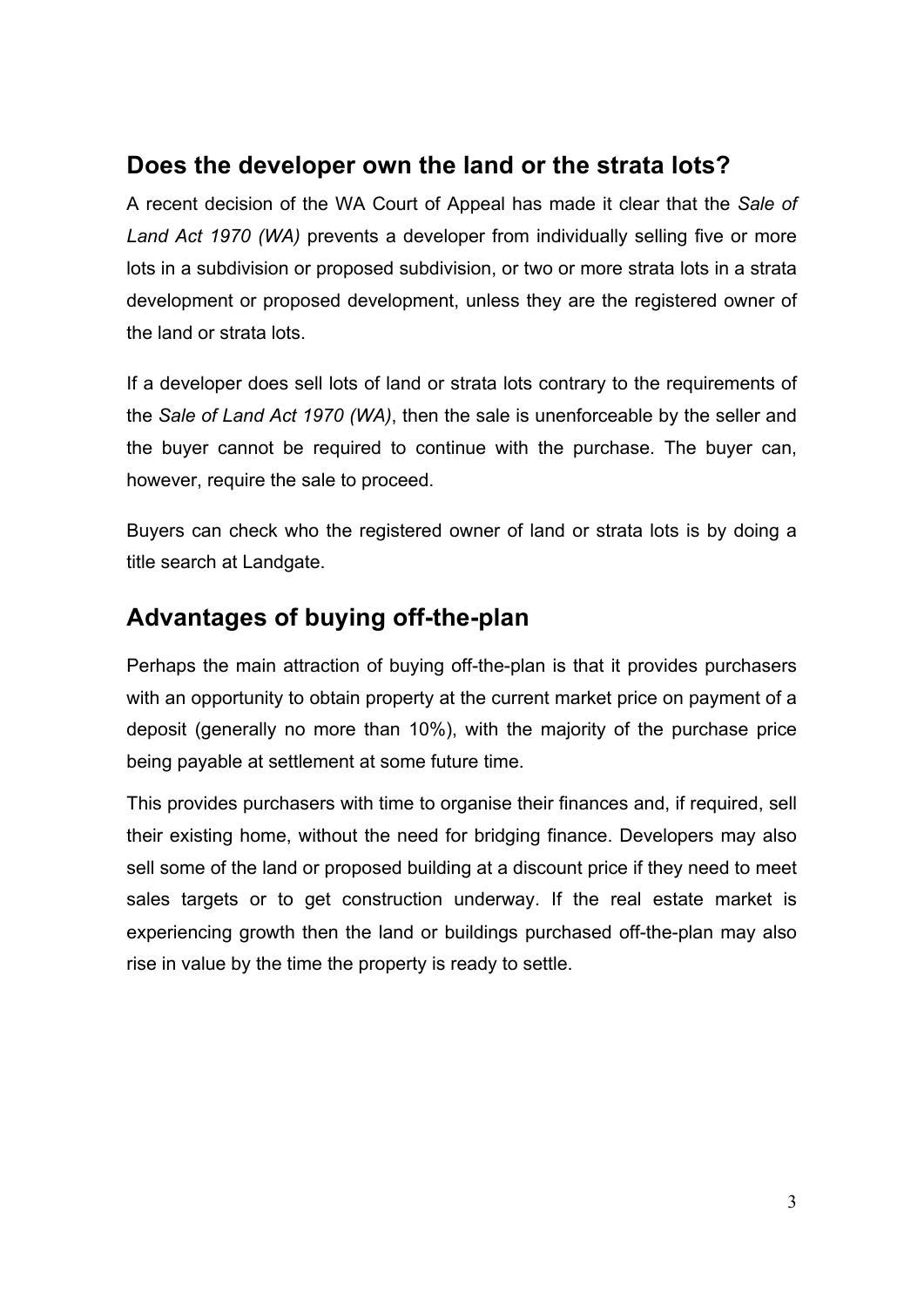## **Disadvantages of buying property off-the-plan**

#### *Development does not proceed*

Perhaps the biggest disadvantage of buying off-the-plan is that a developer may be unable to proceed with the project within the time specified in the contract or at all. This may occur because the developer is unable to obtain final subdivision approval or is unable to secure sufficient investment funding to finance the project. If this happens the developer may choose to cancel the contract (should the contract provide for this).

Be aware of speculative developments where a developer seeks to use deposit monies to fund the development of the land or, in extreme instances, to fund the land purchase itself. In these cases the required deposit could be significantly higher than normal and could be lost altogether if the purchaser signs away their legal rights to it, lured by a purchase price that is considerably under current market value.

Although a contract would normally provide for the return of a buyer's deposit money in the event of a development not proceeding, a contract would not usually provide for payment of any other compensation. Importantly, even though a deposit may be refunded, the buyer will have lost the opportunity to purchase elsewhere in what may have been a rising real estate market.

#### *Security of deposit money*

Deposit money can be tied up for a very long time without any guarantee of a development ever being finalised. If the developer becomes insolvent, the buyer's deposit money may also be at risk unless steps are taken to secure the money.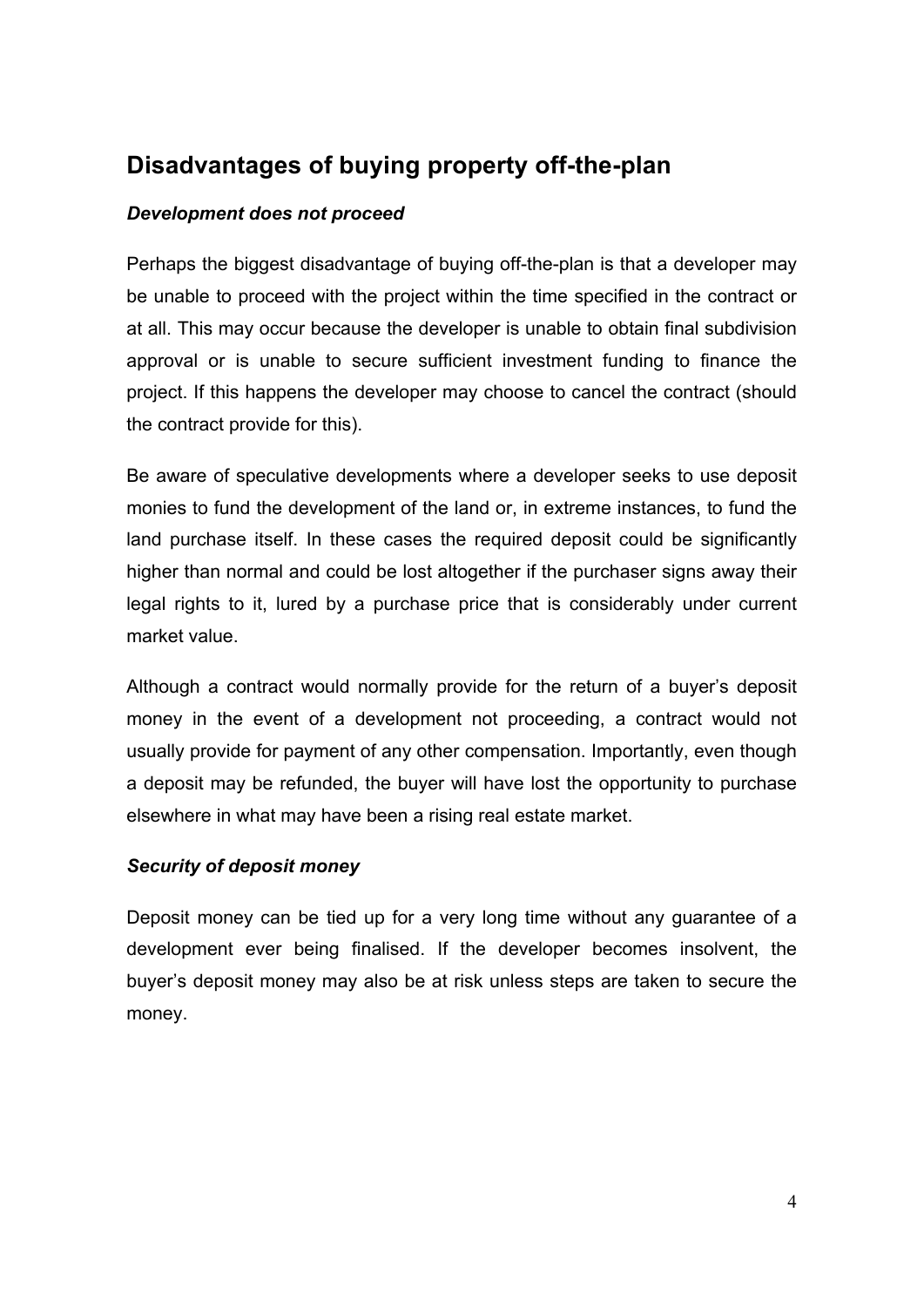If a contract is for the purchase of a strata title or survey strata property, the deposit is required, under the *Strata Titles Act 1985 (WA),* to be held in the trust account of a solicitor, real estate agent or settlement agent until a strata/survey strata plan has been registered with Landgate. However, as there is no requirement for money to remain in a trust account after registration of a plan, a developer could still access deposit money unless there is a term in the contract to prevent this.

To protect a deposit, a contract should always include a condition requiring the deposit to be held in the trust account of a solicitor, real estate agent or settlement agent, and for it not to be accessible to the developer until settlement. If the developer does not agree to include this as a term of the contract the buyer should consider the risk before going ahead at all.

#### *Depreciating market*

Despite the widely held belief that real estate property values always rise, they may not appreciate in value during a development period or could even depreciate in value. There is always a risk that the contract price for a property will be more than the market value at the time of settlement.

#### *Quality of construction*

A builder's standard of work may not be as high as expected and a completed property may therefore fail to live up to a buyer's expectations. People who buy off-the-plan are often limited to viewing marketing material or a design concept provided by the developer, and may not get exactly what they expected.

#### *Buyer's finance*

Banks or financial institutions may be less willing to lend money for buildings that are yet to be constructed or, in the case of a strata property, are below a minimum threshold size (area). Developers may also not agree to a contract being subject to the buyer obtaining finance, as this may impact upon their own capacity to obtain investment funding.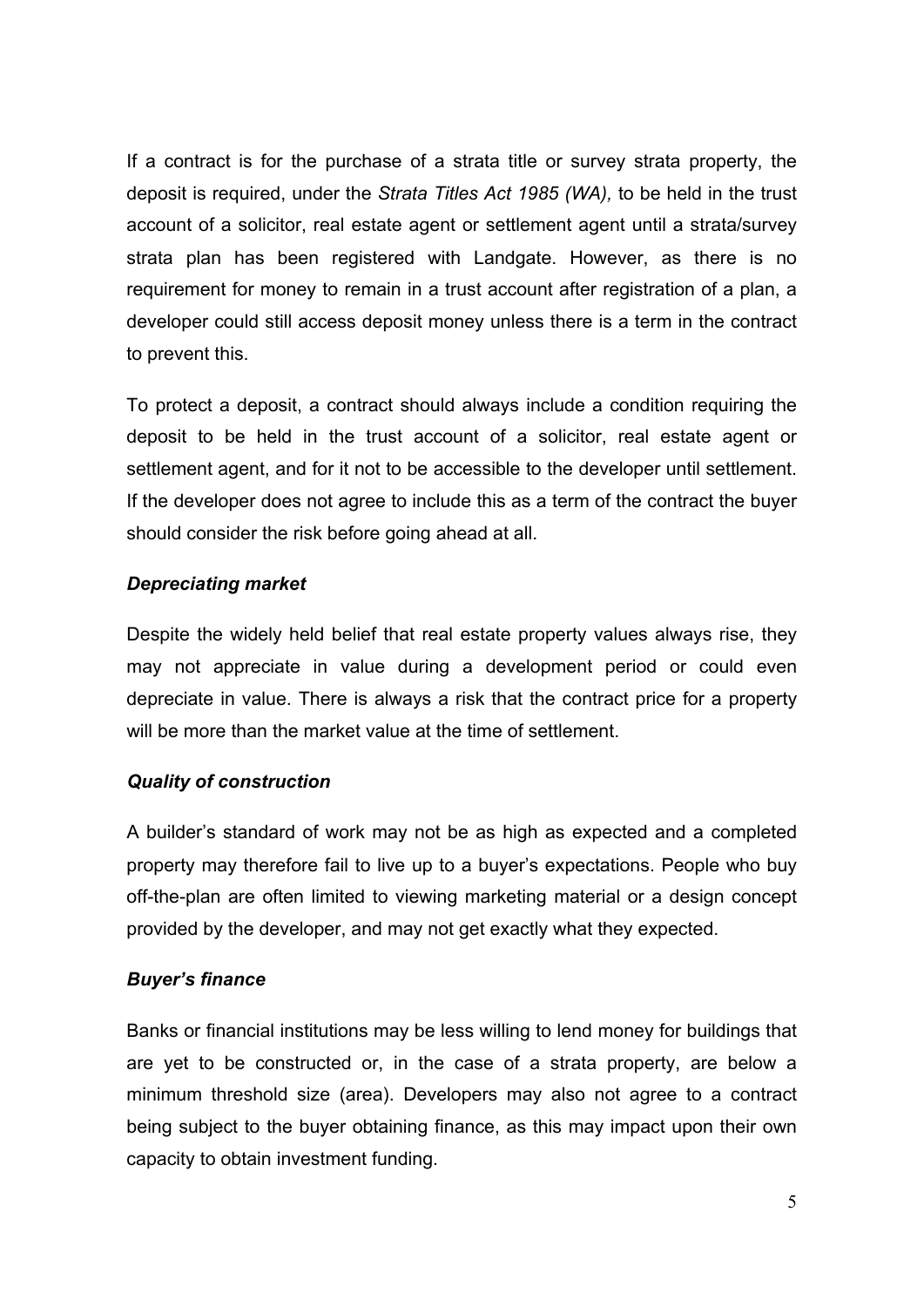Although a bank or other financial institution may, at the time of purchase, consider a buyer fully qualified to borrow the required amount, this may be different in the future when finance is actually needed due to changes in lending policy, changes in the borrower's own financial circumstances or even changes in prevailing interest rates. If finance is essential to complete a purchase but this is not included as a term of the contract, a buyer risks being in default if they cannot proceed and may be liable to compensate the developer.

#### **Contracts for off-the-plan purchases**

#### *Standard contracts*

Developers often have pre-prepared contracts prepared by lawyers on their behalf principally to protect their interests. In some cases, the developer may choose to use the Joint Form of General Conditions for the Sale of Land which is part of the standard offer and acceptance contract produced jointly by the Real Estate Institute of Western Australia and the Law Society of Western Australia.

With strata-titled properties, the developer is required by the *Strata Titles Act 1985 (WA)* to provide certain information about the scheme before the buyer signs the contract to buy the property. A developer must provide specific disclosure statements and information about the proposed strata/survey-strata plan and by-laws, amongst other things. Where a developer fails to comply with the *Strata Titles Act 1985 (WA)*, the buyer may have a right to void the contract by notice in writing given to the developer before settlement of the contract.

Landgate administers the *Strata Titles Act 1985* and has produced *A Guide to Strata Titles*. It is a good idea to read this guide before you enter into a contract if you have not lived in a strata-titled property before.

Contracts should always be clear about what has to be done, by whom and by when, and the consequences if any conditions are not met. It's a good idea to obtain legal advice about the meaning of any terms you do not understand and whether any terms can be inserted or modified before signing.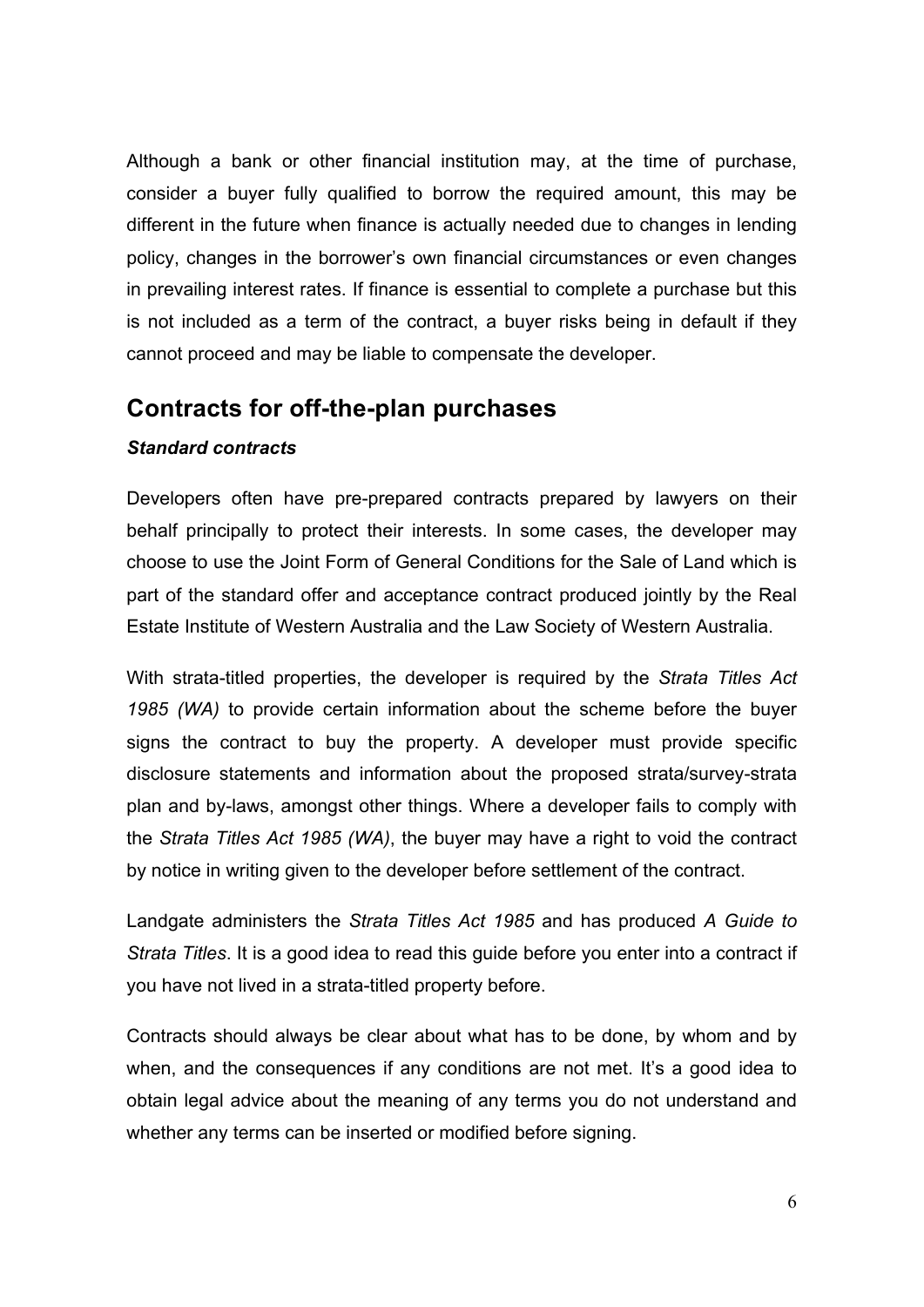Ambiguous wording of clauses can cause serious problems, so it pays to be very careful. Buyers should be mindful that if the selling agent for the developer suggests the wording of clauses, their duty is to act for the developer, not the buyer.

As with any contract, you may want to seek legal advice about how it can be properly reworded to address any concerns you might have. As you would expect, however, a developer may be reluctant to vary a pre-prepared contract to avoid jeopardising their own interests. A buyer may encounter a 'take it or leave it' approach from a developer marketing an off-the-plan project.

#### *Unfair contract terms and the Australian Consumer Law*

A contract to purchase land or other property off-the-plan may be subject to the unfair contract terms provisions of the *Australian Consumer Law* if it is a "standard form consumer contract".

A standard form consumer contract is a contract for the supply of goods or services or the sale of land for personal use only, where the contract is typically prepared by one party to the contract and is not subject to negotiation – usually offered on a "take it or leave it" basis. The unfair contract terms provisions of the *Australian Consumer Law* will not apply if the off-the-plan purchase contract is made for business or investment purposes.

If a standard form consumer contract contains an unfair contract term, then that term may be void. A contract term is unfair when:

- it would cause a significant imbalance in the parties' rights and obligations arising under the contract;
- it is not reasonably necessary to protect the legitimate interests of the party who would be advantaged by the term; and
- it would cause detriment (financial or otherwise) to a party if it were to be applied or relied upon.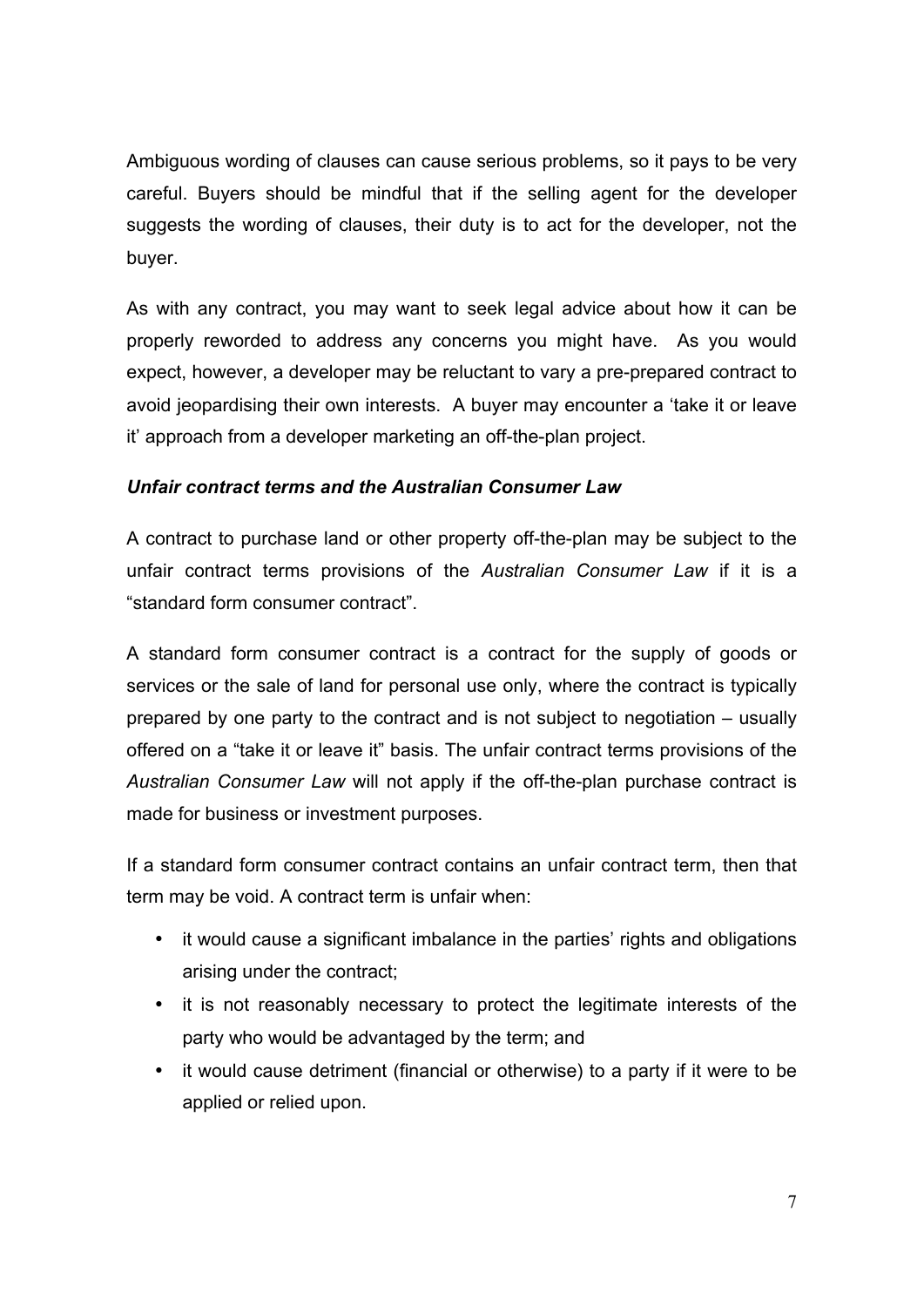A contract would generally be able to proceed if an unfair term is struck out by a court. However, if the unfair clause is so central to the contract that it cannot be struck out, the contract may be unenforceable.

Only a court can decide if a term in a standard form consumer contract is unfair. However, the *Australian Consumer Law* makes it clear that terms that define the main subject matter of a contract or set the upfront price, or any term that is required or permitted by law, cannot be considered unfair.

#### *Common terms in off-the-plan contracts*

Off-the-plan contracts for house and land packages or strata developments typically include terms that address the following issues:

- Price
- Deposits
- Timetable for completion
- Specifications and features
- Variations by the developer
- Withdrawal from the contract
- Settlement
- Disclaimers
- Defects liability
- Rental guarantees
- Choice of property manager

#### *Price*

Some off–the-plan contracts have a fixed price clause where the price of the property will not change during the life of the project or for some other fixed period. However, some contracts may have terms that allow for increases in building costs. Potential buyers should consider what will happen if building costs increase and whether they are prepared to accept the risk of price increases.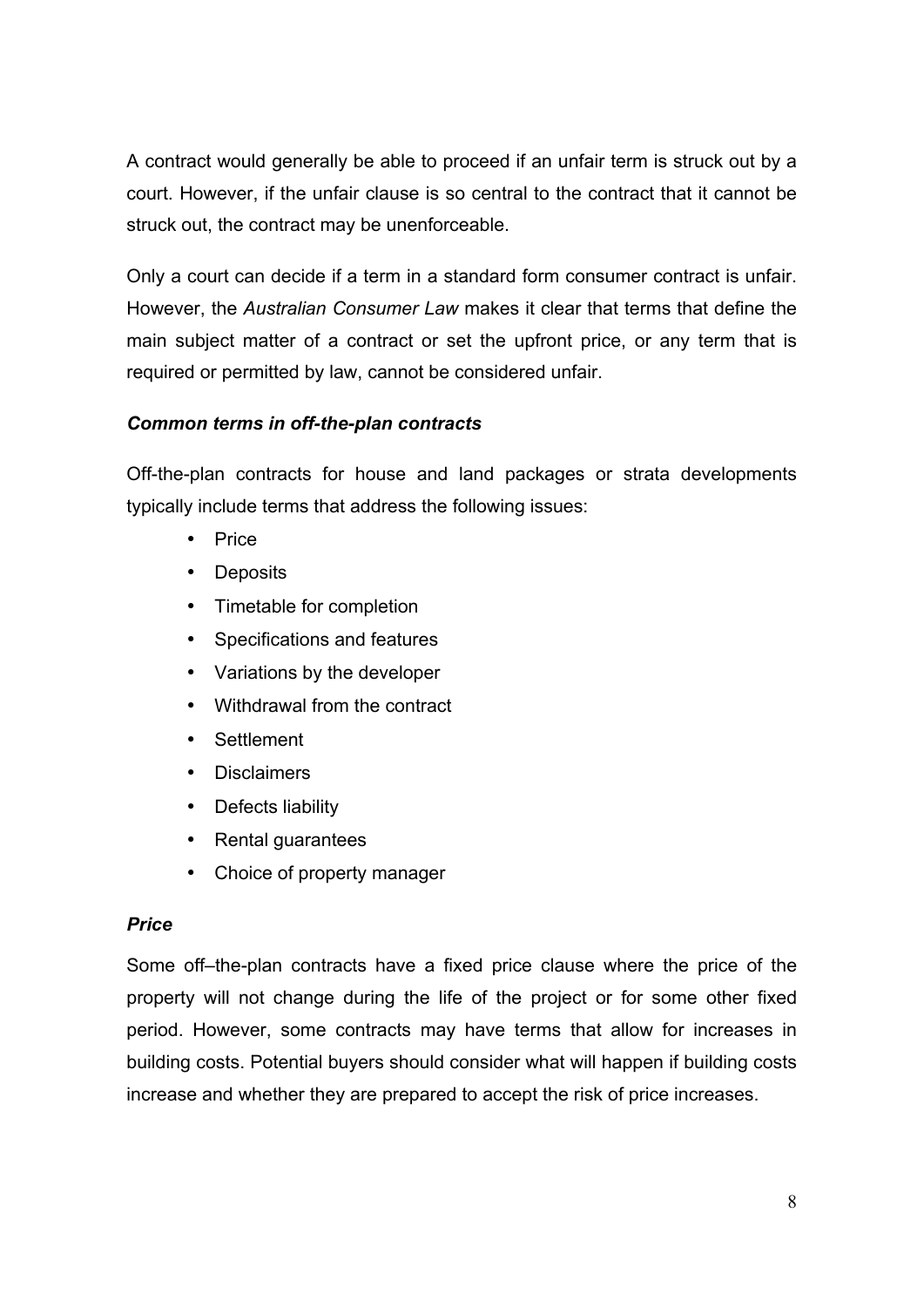#### *Deposits*

Although deposits are generally cash, an off-the-plan contract may provide for the payment of a deposit by deposit bond or bank guarantee. A deposit bond is an insurance policy that provides for the insurance company to pay the requisite deposit to the developer in any of the circumstances where the deposit would ordinarily be forfeited by the developer. Developers are under no obligation to accept deposit bonds or bank guarantees.

With a cash deposit, the buyer should ensure that the money is safeguarded by asking the developer to place their deposit in trust until settlement and for this requirement to be included in the contract.

Many developers engage a real estate agency and in these cases, the deposit money must be held in the real estate agent's trust account or in the trust account of the settlement agent or solicitor who is settling the transaction.

You can check www.commerce.wa.gov.au/ConsumerProtection/licencesearch to ensure your real estate and settlement agents are licensed (all agents displayed on the Department's website hold a valid Triennial Certificate). Your deposit should not be released until settlement occurs.

If your deposit is being held by a real estate agent or settlement agent, and settlement is more than 60 days away or your deposit is more than \$20,000, you can request (in writing) that the funds be placed in an interest-bearing trust account, with the interest payable to you.

This does not have to be part of the initial contract, but can occur at a later date. If your deposit is held with a solicitor, you would need to make it a condition of the contract that the money be held in an interest-bearing trust account.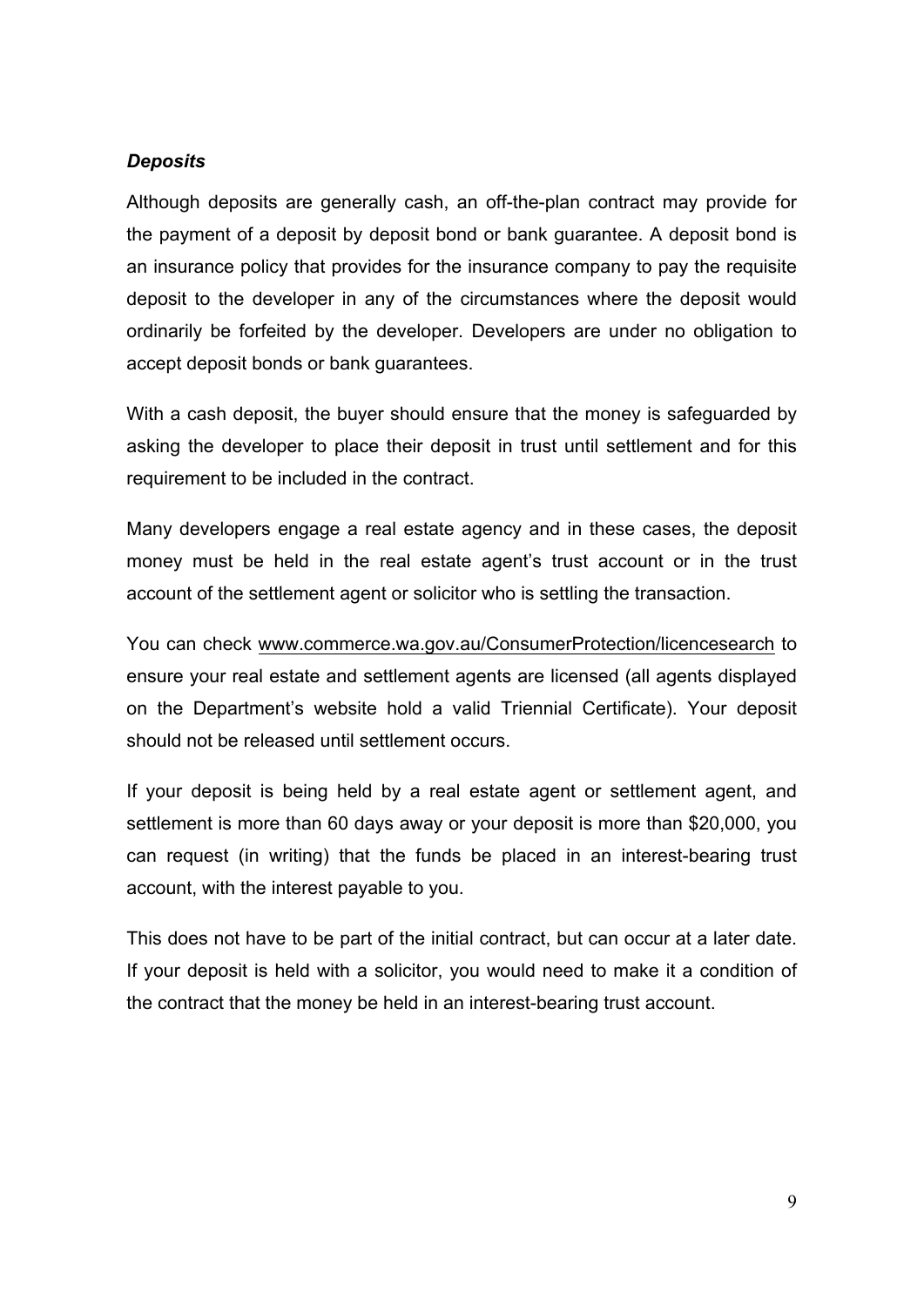#### *Special laws for strata developments*

With sales of proposed strata properties, the *Strata Titles Act 1985 (WA)* requires contracts to include provision for deposits, and any other money payable by a buyer prior to the registration of the strata or survey-strata plan, to be paid to a solicitor, real estate agent or settlement agent, who must also be named or specified in the contract. The money must be held in the trust account of the solicitor, real estate or settlement agent until the strata or survey-strata plan is registered with Landgate. It is a breach of the *Strata Titles Act 1985 (WA)* to release money before registration of the strata or survey-strata plan. The registration of a plan is the point at which separate lots are created for which individual certificates of title can be issued.

A developer can access deposit money after registration of a plan unless there is a term in the contract to preclude this. Buyers may wish to include an additional clause, specifying that the deposit and any other moneys held must remain with the deposit-holder until settlement.

An off-the-plan contract for a strata property that includes any term that allows the developer to access deposit monies prior to the registration of the strata or survey-strata scheme, would not comply with the *Strata Titles Act 1985 (WA)*.

If the person to hold the deposit is not named or specified, or the buyer is asked to pay the deposit to someone other than a solicitor, real-estate or settlement agent, they may cancel the contract and recover their deposit money, and any other monies paid, at any time prior to the strata or survey-strata plan being registered.

#### *Timetable for completion*

Developers use sunset clauses to set a contract's end date. In deciding whether the time frame is acceptable, buyers should consider how far advanced the development is when they sign the contract and what the required future steps are. Matters that should be considered include: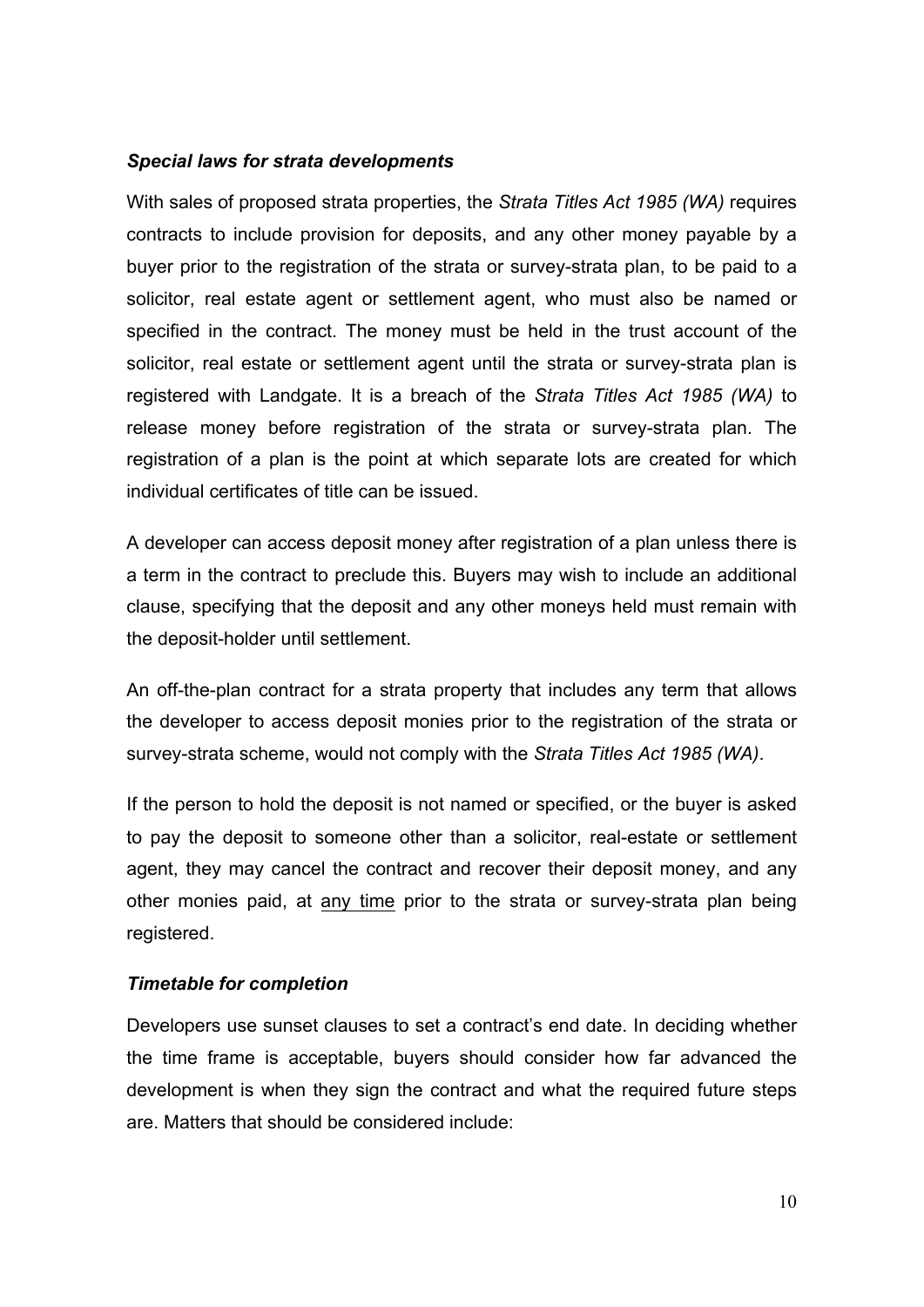- whether the developer has obtained all the necessary approvals to commence and, if not, what still needs to be approved;
- whether the developer is required to secure a minimum number or proportion of unconditional contracts before they can obtain funding to allow the project to proceed and, if so, how many contracts have already been secured; and
- the extent of progress of the development made to date (to check on progress, a proposed buyer could ask their solicitor, the developer or the developers representative whether the milestones are being met within the necessary time frames under the contract.)

With strata-titled developments, an off-the-plan contract may provide for the developer to complete the 'common property' either before or after the settlement date. "Common property" is any space or feature used or shared between all of the owners, eg, driveways, visitor parking, landscaping, pools and fences.

As a buyer, it is important to consider what would happen if the common property is not completed within the agreed time frame and what recourse you would have. To avoid any doubt, a contract should clarify exactly what recourse the buyer has if time frames are not met. Importantly, if no time frame is specified a buyer could still have recourse under the *Australian Consumer Law* if common property is not completed within a reasonable time.

#### *Specifications and features*

When signing the contract, you may not know exactly how the property will look when construction is finished nor the precise quality or standard of fixtures and fittings. As a safeguard when purchasing off-the-plan, it is important to ensure the contract stipulates the required features of the property and check that there is sufficient detail of these specified in the contract, including timeframes for completion of any "packaged" inclusions, particularly with house and land packages.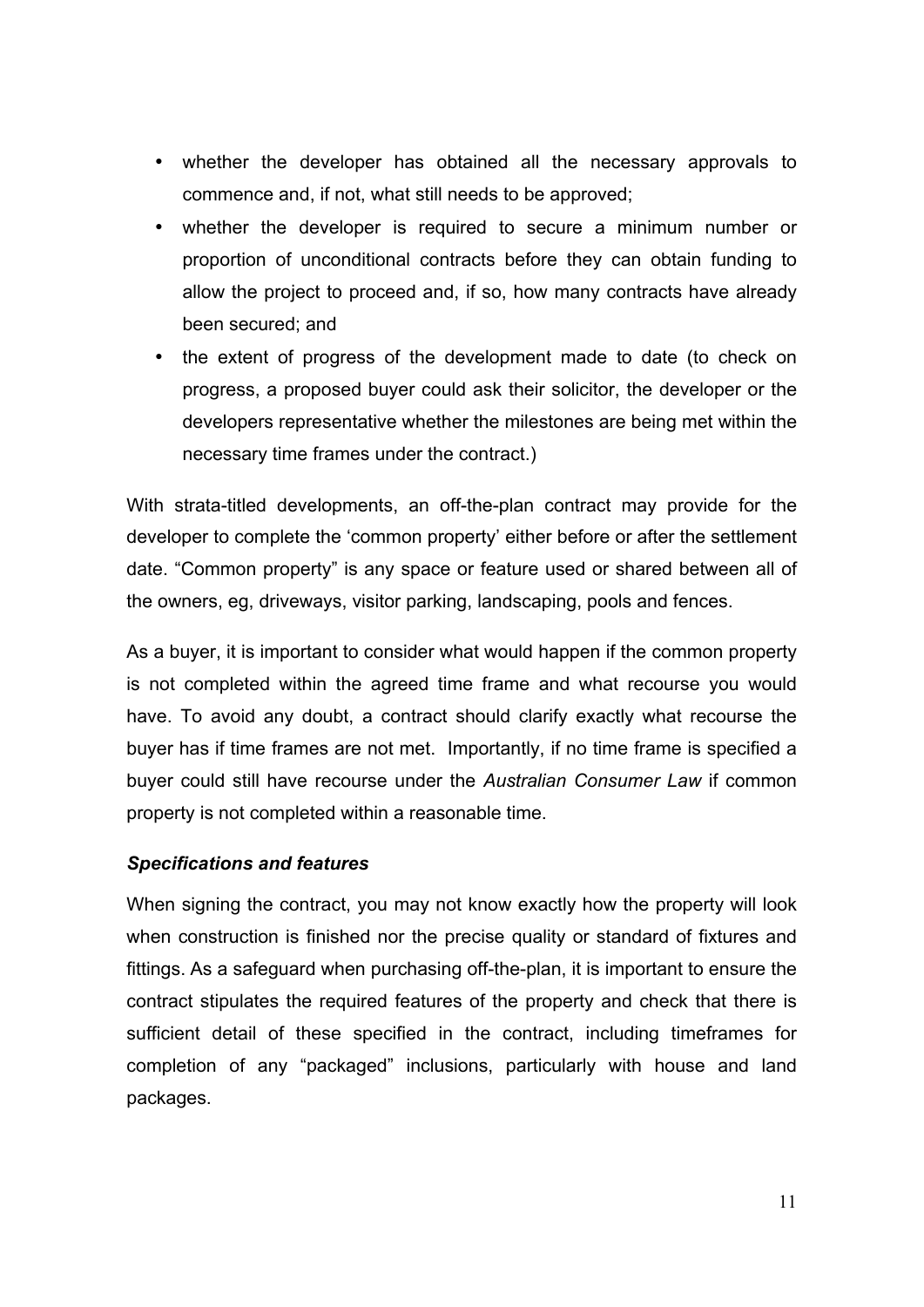Matters that may be of particular importance to buyers include:

- The elevation and orientation of the property.
- A description of any proposed major features, such as river views.
- A detailed floor plan, including measurements and total area.
- The capacity to modify building and room dimensions.
- A detailed list of surface finishes.
- The quality of construction materials to be used.
- The quality of fixtures and fittings, including the brand name of major products.
- Whether the buyer can choose appliances or items such as floor tiles.
- The availability of utilities.
- Specific timeframes for the supply or installation of fencing, landscaping or other packaged extras (where included).
- Location of the parking area, including parking allocated for guests (in the case of strata developments).
- The provision of additional services, such as a gym or caretaker (in the case of strata developments).

Developers are under no obligation to make any modifications that you might want to a contract. If the developer is not prepared to accept changes you should consider the risks of entering into a contract that does not provide an assurance that promised features will be delivered or retained or that goods and services of the standard promised will be provided. Although it would still be open to you to take legal action if a developer fails to deliver on a promise, it is always better to have things in writing.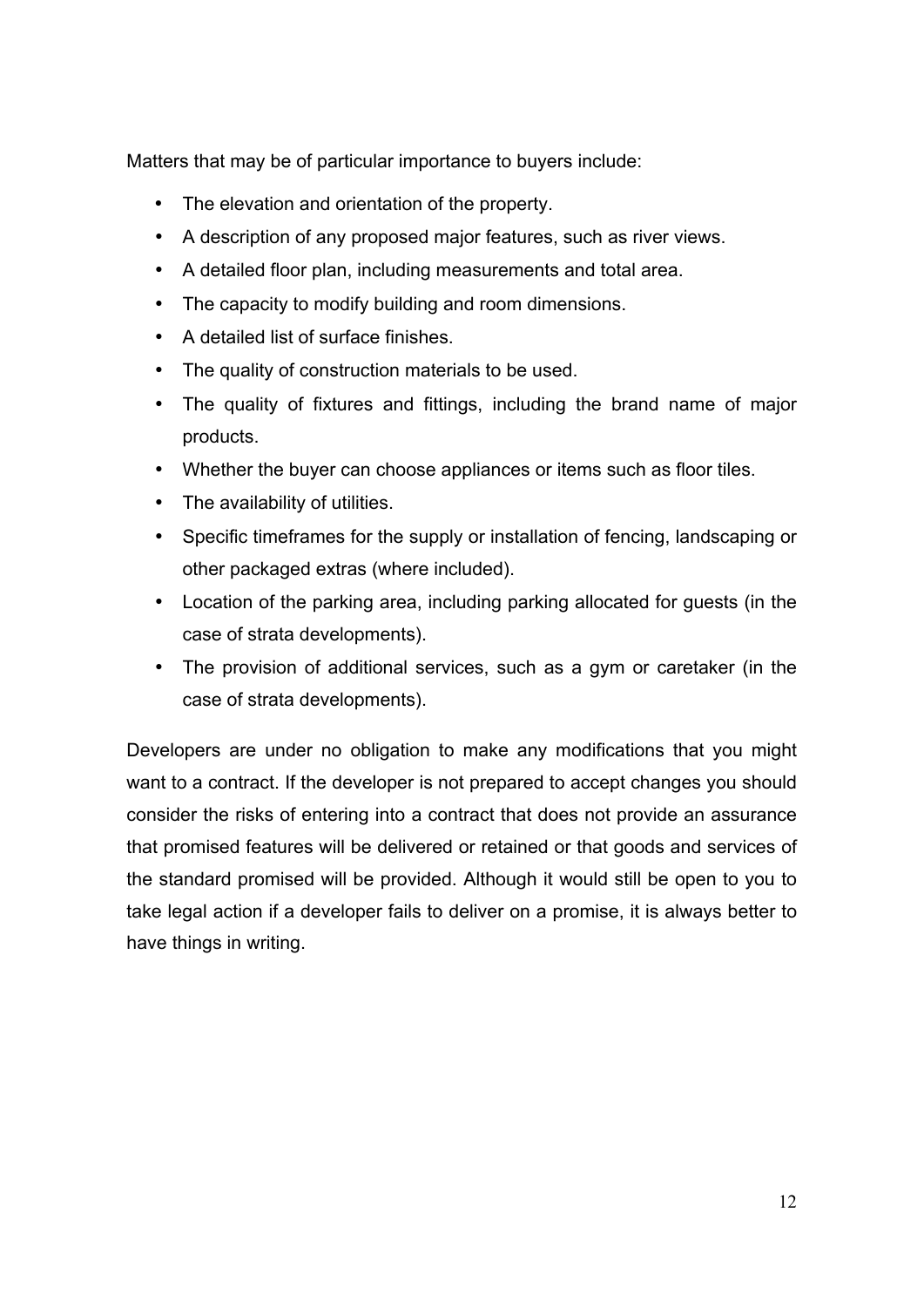#### *Variations by the developer*

Some contracts allow the developer to change specifications in a contract without getting the buyer's approval. Such changes may be required due to necessary architectural or engineering adjustments to meet local government requirements and to secure approval for a project. However, changes may also be made simply to cut costs.

Generally a contract will set limits on the extent of such changes. For example, the developer may include a term in the contract that allows for minor changes to be made within specific tolerances (eg a five percent increase or decrease in balcony area).

Changes made by a developer might reduce the property's market value. Buyers should therefore decide what types of changes, if any, would be acceptable to them; whether the process for consultation (if any) before changes are made is acceptable; and what will happen if they do not want the proposed changes.

If you agree to a variation clause it may prevent you from making any claim for compensation from the developer if variations are made.

#### *Withdrawal from the contract*

Generally, an off-the-plan contract will provide for the developer to carry out and complete a development in accordance with plans (that are usually annexed to the contract) within a defined period, unless the contract provides for the period to be extended – generally to meet particular conditions along the way.

Withdrawal clauses are those that allow either the developer or buyer to withdraw from the contract if particular conditions are not met. Potential buyers should consider whether a contract adequately covers the following matters:

• What are the obligations of the developer to progress the project within an agreed time frame?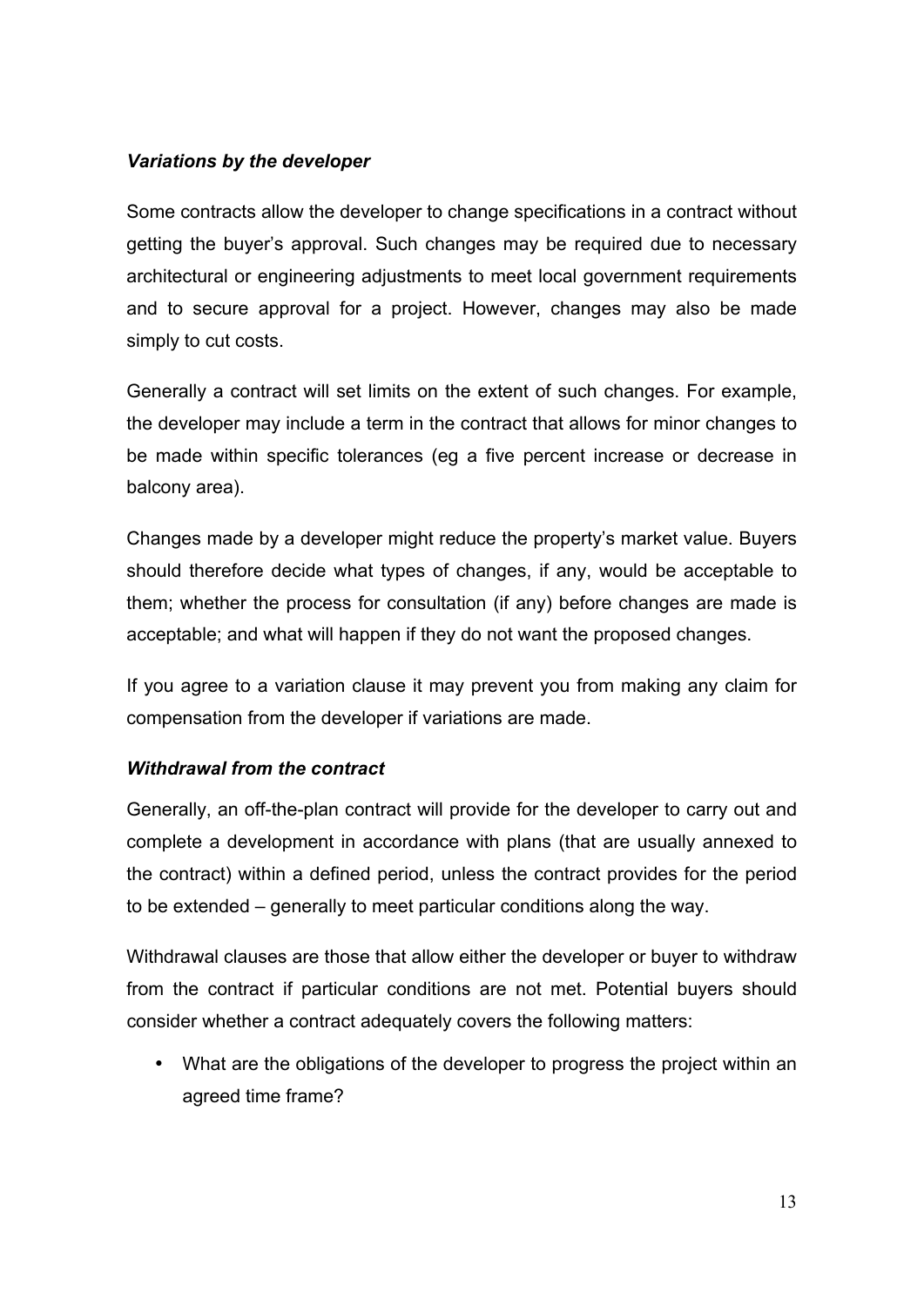- Does the contract require the developer to use their best endeavours to obtain the necessary approvals for the project to ensure timely completion? (Best endeavours means that the developer is taking all reasonable steps required to secure such approvals.)
- Does the contract include clear milestones/actions to ensure that the project progresses in a timely manner?
- What recourse do you have if the development does not progress within the agreed timeframe? Is there any difference between your rights to cancel the contract and the developer's? How soon will your deposit be returned to you?

Importantly, with strata title developments, buyers have a statutory right under the *Strata Titles Act 1985 (WA)* to cancel a contract if the deadline to register the strata/survey strata plan is not met. If you and the developer have agreed upon a date in writing when the strata/survey strata plan must be registered and it is not met, or you have not agreed upon a date but it is more than six months since the date of the contract and the plan is not yet registered, you have the right to cancel the sale at any time before the plan is registered.

Some contracts have a clause that prevents buyers from seeking damages from the developer if a contract is cancelled for any reason. Generally, such clauses provide only for the return of the deposit and they preclude buyers from seeking financial compensation for lost opportunities while their money was committed to the development. However, despite such clauses, buyers may still be able to seek a remedy under the *Australian Consumer Law*. Buyers should consider seeking independent legal advice if their contract includes a clause which limits their right to claim damages where a developer cancels a contract.

#### *Settlement*

Once a property is completed it is likely to proceed fairly quickly to settlement. You should be aware of the settlement clause and be following the progress of your property so that you are ready to finalise matters.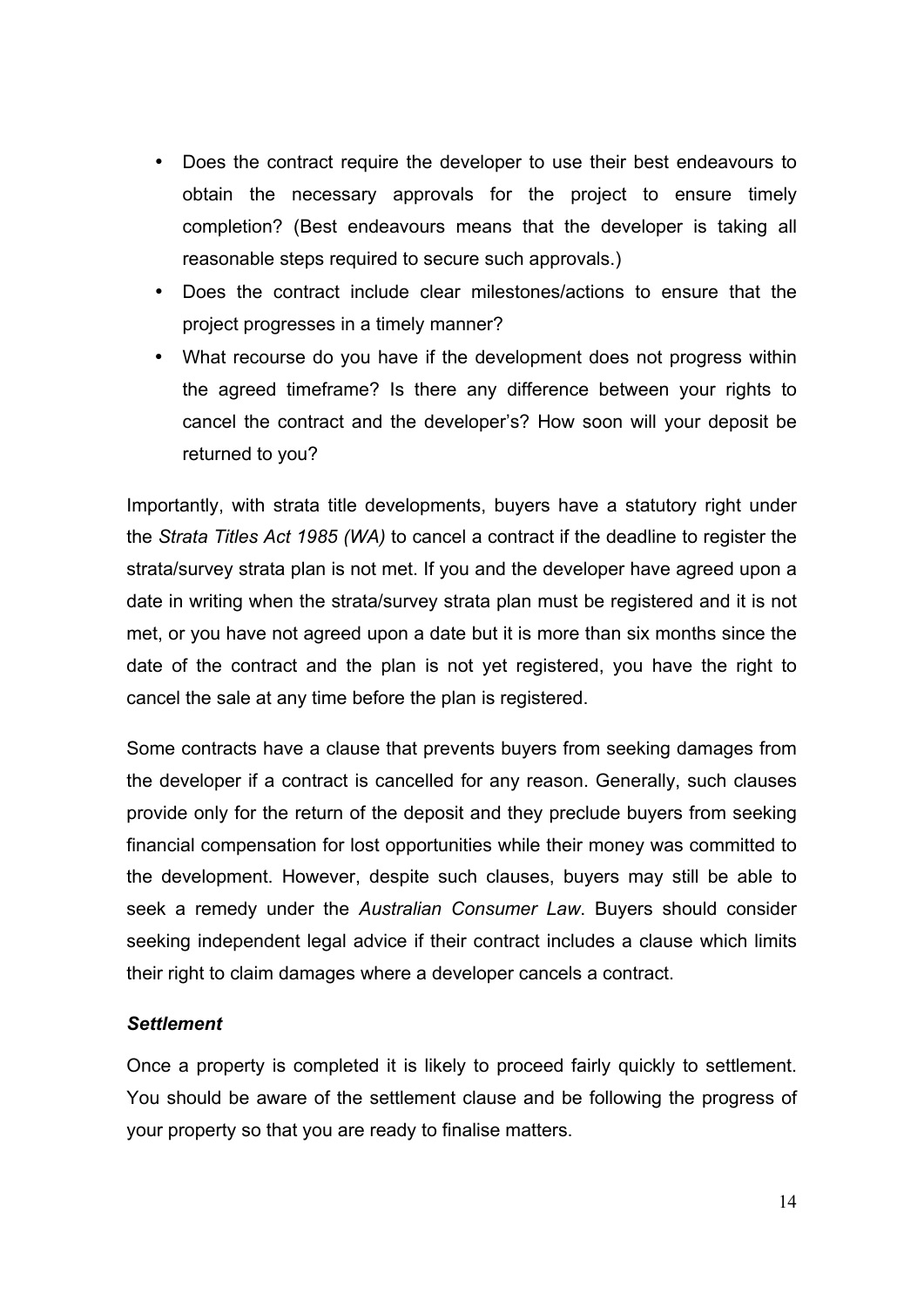With freehold land, a developer will be in a position to settle as soon as a Certificate of Title has been issued by Landgate.

With strata developments, generally a contract will provide for settlement to take place at a specific time after the last of the following events occurs:

- the registration of the Strata/Survey Strata Plan;
- the issue of a separate Certificate of Title for the strata lot; or
- the certificate of occupation is issued by the local authority.

#### *Disclaimers*

Disclaimer clauses are sometimes included in an attempt to prevent a buyer from claiming in court that they were misled by the developer. For example, images from the marketing material that entice you to enter into a contract but do not accurately portray the finished product.

The *Australian Consumer Law* not only makes it an offence to engage in misleading or deceptive conduct, it also contains provisions that allow consumers to take action against traders (including developers) if they suffer loss as a result of a trader's conduct. The right to claim damages cannot be excluded by a term of a contract.

A term of a contract that attempts to restrict or modify a person's rights under the *Australian Consumer Law* may also be void if it is an "unfair contract term" (see section on unfair contract terms at pages 7-8).

#### *Defects liability*

Buyers should be aware of their rights if faults are identified after completion. Except for freehold land, an off-the-plan contract should include a 'defects liability' clause stating that it is the developer's responsibility to repair any major or minor defects. In addition to any rights you may have under a contract, there may also be remedies available to you under the consumer guarantee provisions of the *Australian Consumer Law*.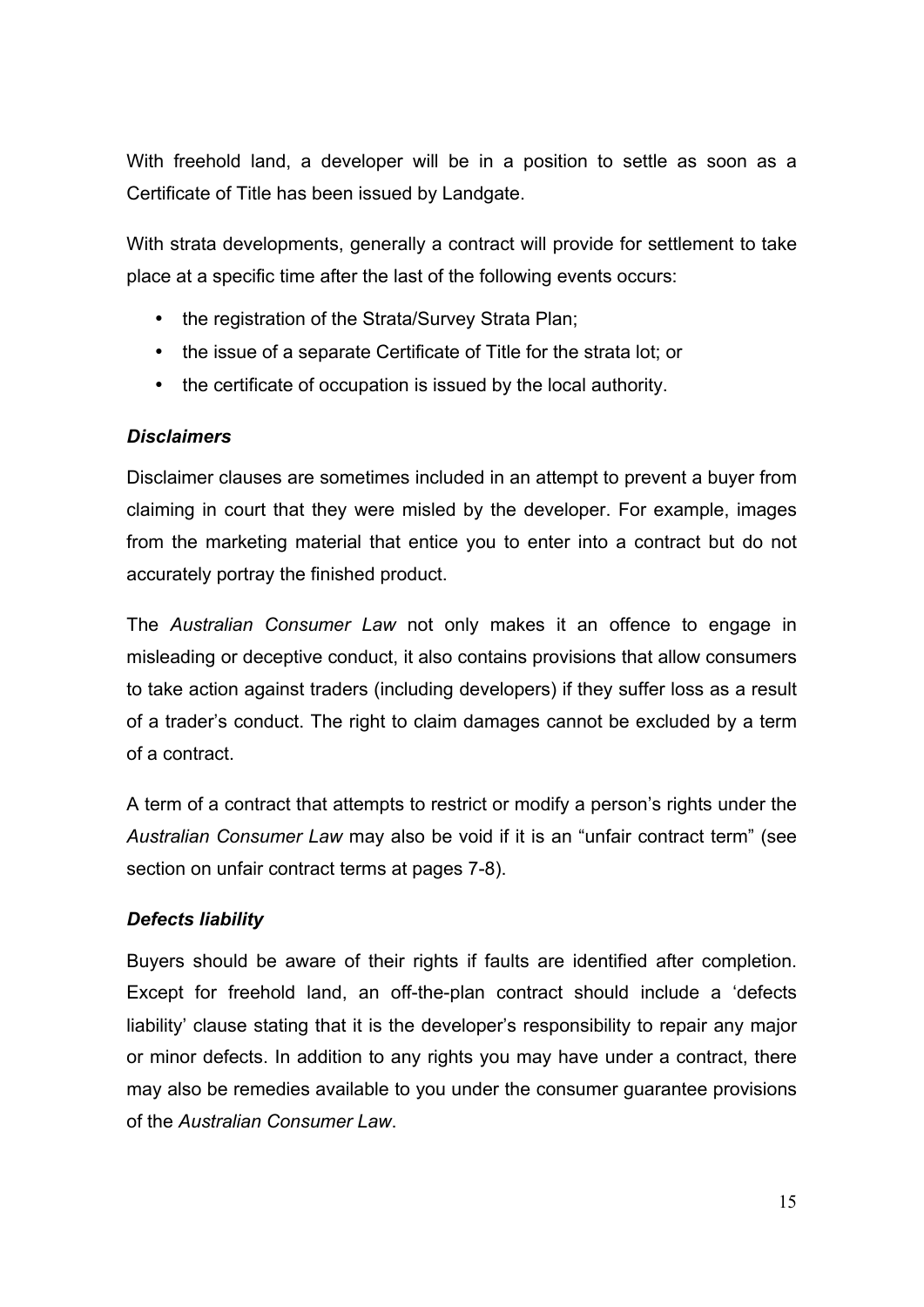#### *Rental guarantees*

Some off-the-plan contracts aimed at investors have a 'rental guarantee' clause where the developer guarantees the property, when finished, will be tenanted for a set period of time, with the rent set at a particular level.

Buyers should understand that any of the developer's costs arising from this clause are likely to be factored into the purchase price of the property. Buyers also need to be aware that the tenancy rates and the rental amount could be set well above market levels and may not be sustainable after the rental guarantee period expires. The guarantee will also be dependent on the continuing financial viability of the developer.

#### *Choice of property manager*

With strata title developments, a developer may seek to include a term into the contract giving them the right to choose the property manager for the development. This removes the buyer's rights to nominate their own property manager to act on their behalf. The *Strata Titles Act 1985 (WA)* does, however, provide for management contracts to be shortened or terminated by order of the State Administrative Tribunal in certain circumstances.

## **Other laws regulating off-the-plan developments**

#### *Corporations Act*

#### *Managed investment schemes*

In broad terms, a managed investment scheme (or "pooled investment") is a scheme where people pool their money together with other investors, to be used in a common enterprise where a "responsible entity" operates the scheme and investors have no day to day control over the operation. Managed investment schemes cover a range of investments, including property developments.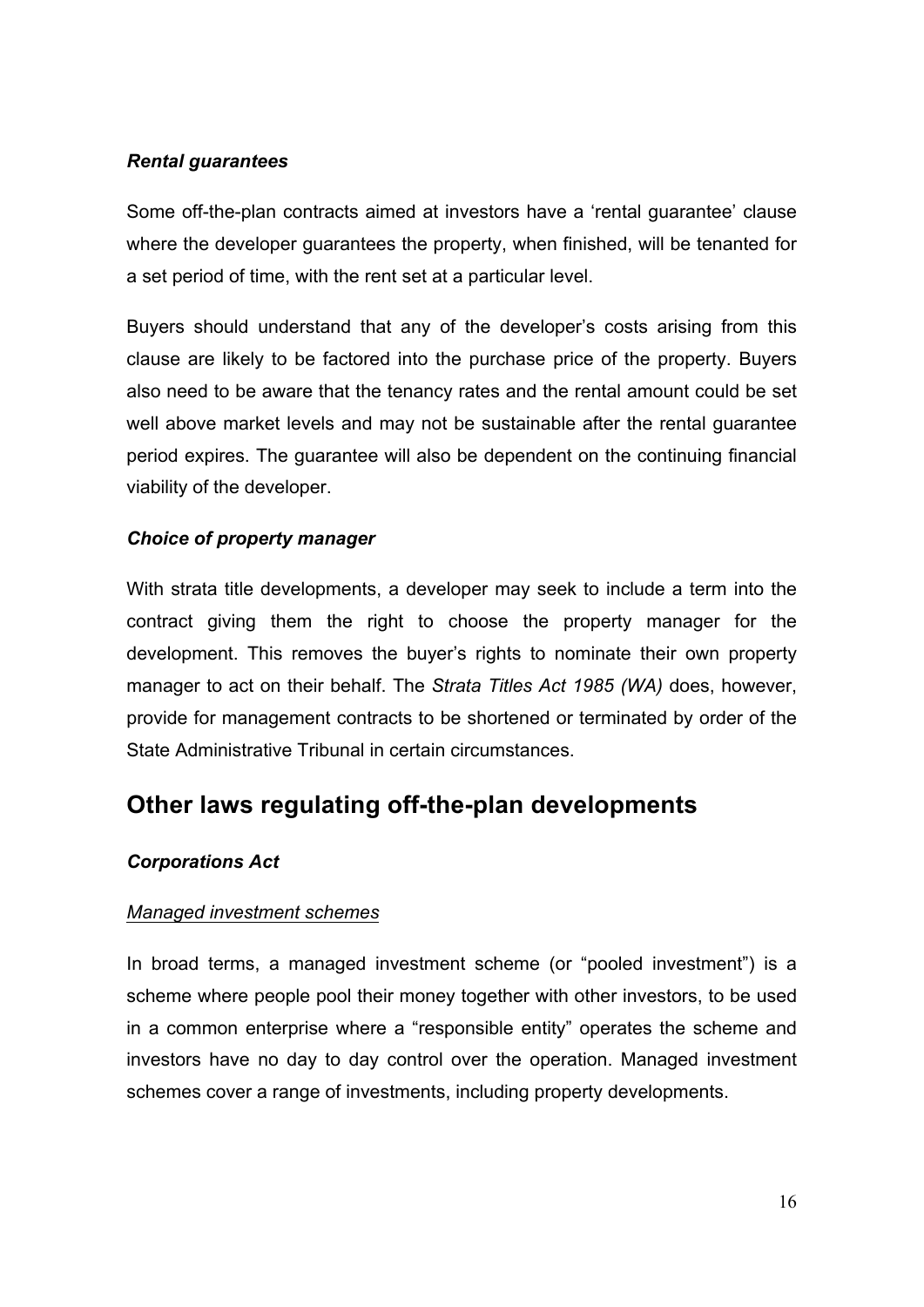With pooled investments involving property, an investor acquires a share in a development. They are not purchasing an individual lot for which a separate title will be issued. It is very important to understand the type of investment being offered. Buyers should be particularly aware of schemes promoted at so called "investment seminars" which may involve high pressure selling techniques and offers of "once in a lifetime" opportunities.

Anyone considering investing in a pooled investment should carry out extensive research and seek advice from a source that is completely separate from the investment scheme. An independent adviser will provide an objective and unbiased view of the potential of the scheme and the risks associated with it.

As a general rule, investment schemes which appear to have high returns also have high risks. Potential investors need to be clear about what will happen if things go wrong with a company. If a company is wound up due to insolvency, the law gives preference to certain creditors and there may be little or no money left to distribute to investors who are unsecured creditors.

Managed investment schemes must be registered with the Australian Securities and Investments Commission (ASIC) before they can operate. A proposed "responsible entity" must be a registered Australian public company and hold an Australian Financial Services Licence authorising the entity to operate the scheme.

On its website, ASIC provides advice about investing in real estate schemes and about choosing a financial advisor. The key messages from ASIC are that the company managing the investment scheme must be licensed and must provide a Product Disclosure Statement (PDS). A PDS must provide enough information for potential investors to make informed decisions, including: features of the scheme; fees and commissions; and the benefits and risks of the scheme. The PDS should also include information about how complaints will be handled and about the investor's right to a cooling off period.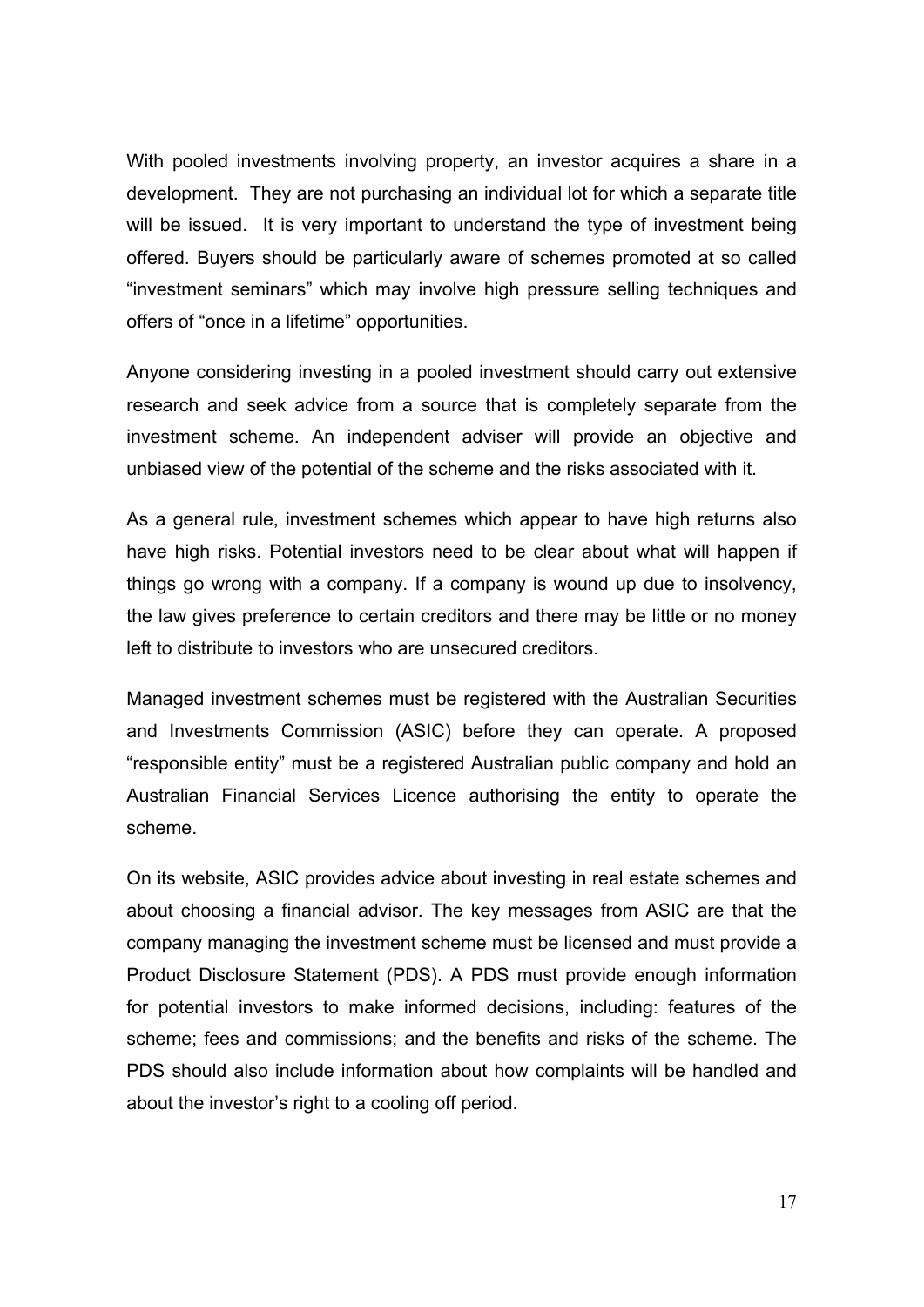More information on managed investment schemes can be found at www.asic.gov.au.

#### *Australian Consumer Law (ACL)*

The ACL came into effect on 1 January 2011, and applies to contracts between business and consumers for the supply of goods and services.

#### *Consumer Guarantees*

The statutory consumer guarantees provided for in the ACL apply to off-the-plan sales where goods or services form part the purchase.

Under the ACL, goods or services (such as landscaping or furniture) must be of "acceptable quality". There are other consumer guarantees which may also be relevant to off-the-plan sales.

Goods are of acceptable quality if they are: fit for the purpose for which they are commonly supplied; acceptable in appearance and finish; free from defects; safe; and durable. The ACL provides consumers with a right of action against a trader where there is a failure to comply with a consumer guarantee, however the remedy will depend on whether the failure is considered major or minor and may allow a buyer to recover any reasonable costs incurred in fixing a problem.

The ACL also provides a consumer guarantee that requires goods or services to be supplied within a reasonable time, where a contract fails to stipulate a time for the supply of those goods or services. If a trader fails to comply with this consumer guarantee, the buyer may be able to terminate the contract, insofar as it applies to those goods or services, and recover damages for any loss or damage suffered because of the trader's failure to comply. It is always better to have a date stipulated in the contract for the supply of any goods or services, as that may be useful if, at a later time, action is required to enforce an outcome.